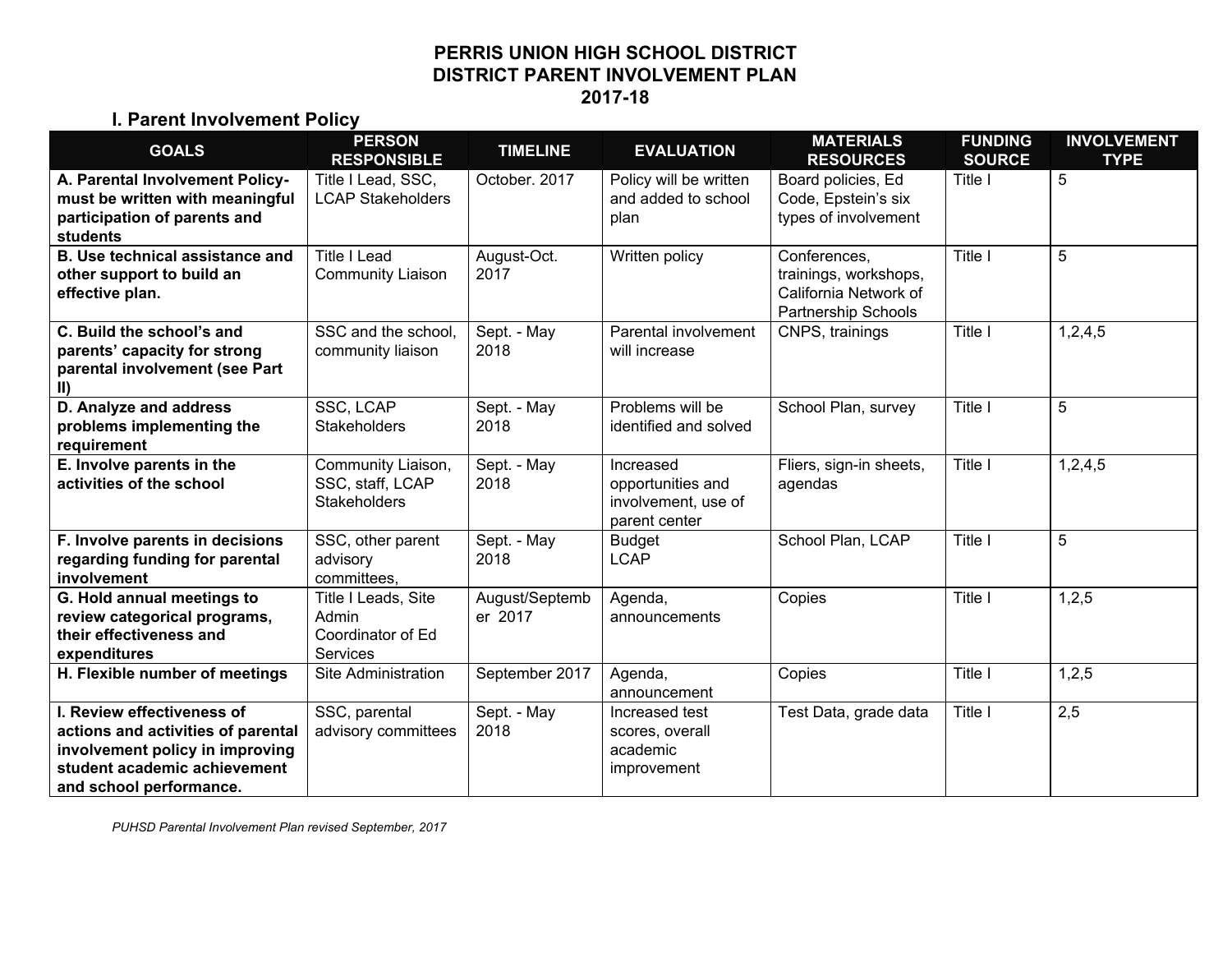| <b>GOALS</b>                                                                                                                                                          | <b>PERSON</b><br><b>RESPONSIBLE</b> | <b>TIMELINE</b>                       | <b>EVALUATION</b>                                        | <b>MATERIALS</b><br><b>RESOURCES</b> | <b>FUNDING</b><br><b>SOURCE</b>   | <b>INVOLVEMENT</b><br><b>TYPE</b> |
|-----------------------------------------------------------------------------------------------------------------------------------------------------------------------|-------------------------------------|---------------------------------------|----------------------------------------------------------|--------------------------------------|-----------------------------------|-----------------------------------|
| J. Provide timely<br>information about<br>programs provided                                                                                                           | Title I Lead, Admin                 | September<br>2017                     | Agenda                                                   | Copies                               | Title I                           | $\overline{2}$                    |
| K. Describe and explain<br>curriculum, standards,<br>evaluation and proficiency<br>levels expected of students                                                        | Teachers, Admin.,<br>counseling     | Beginning of<br>semester Aug.<br>2017 | Course syllabi,<br>4- year plans                         | Copies                               | Title I                           | $\overline{2}$                    |
| L. Provide regular meetings<br>if requested for interested<br>parents to participate in<br>and formulate suggestions<br>affecting the education of<br>their children. | Title I Lead, Principal             | Periodically<br>March, April<br>2017  | Schedule of parent<br>meetings, luncheons,<br>teas, etc. | Food, informational<br>flyers        | Title I,<br>Principal's<br>budget | 1,2                               |
| M. Inform parents of the<br>right to submit comments<br>when the school plan goes<br>to the LEA                                                                       | Title I Lead, Admin.,<br><b>SSC</b> | Sept. - May<br>2018                   | Agenda                                                   | School plan                          | Title I                           | 2,5                               |
| N. Parent compact                                                                                                                                                     | Admin., counseling,<br><b>SSC</b>   | Upon enrollment<br>(August 2017)      | Copies of compacts<br>on file                            | Copies                               | Counseling,<br>admin              | 1,2.4                             |

# **II. Building Capacity for Involvement**

| <b>GOALS</b>                      | <b>PERSON</b><br><b>RESPONSIBLE</b> | <b>TIMELINE</b>  | <b>EVALUATION</b>    | <b>MATERIALS</b><br><b>RESOURCES</b> | <b>FUNDING</b><br><b>SOURCE</b> | <b>INVOLVEMENT</b><br><b>TYPE</b> |
|-----------------------------------|-------------------------------------|------------------|----------------------|--------------------------------------|---------------------------------|-----------------------------------|
| A. Provide guidance in            | Title I Lead, Admin.,               | <b>Fall 2017</b> | Conference, workshop | Transportation,                      | Title                           | 1,2,4,                            |
| understanding standards,          | Community Liaison, TOSA             |                  | attendance and       | registration, meals                  |                                 |                                   |
| assessments, how to               | Projects, teachers                  |                  | evaluations          | for conferences,                     |                                 |                                   |
| monitor a student's               |                                     |                  |                      | etc.                                 |                                 |                                   |
| progress, and how to work         |                                     |                  |                      |                                      |                                 |                                   |
| with educators to improve         |                                     |                  |                      |                                      |                                 |                                   |
| student achievement               |                                     |                  |                      |                                      |                                 |                                   |
| <b>B. Provide materials &amp;</b> | Title I Lead, Admin.,               | Sept. - May      | Conference,          | Materials in parent                  | Title I                         | 1,2,4                             |
| Training- on how to               | Community Liaison, TOSA             | 2018             | workshop, class      | center, class                        |                                 |                                   |
| improve achievement, ie.,         | projects, LEA                       |                  | attendance and       | schedules.                           |                                 |                                   |
| literacy training and             |                                     |                  | evaluations          | conference                           |                                 |                                   |
| technology training               |                                     |                  |                      | expenses                             |                                 |                                   |

*PUHSD Parental Involvement Plan revised September, 2017*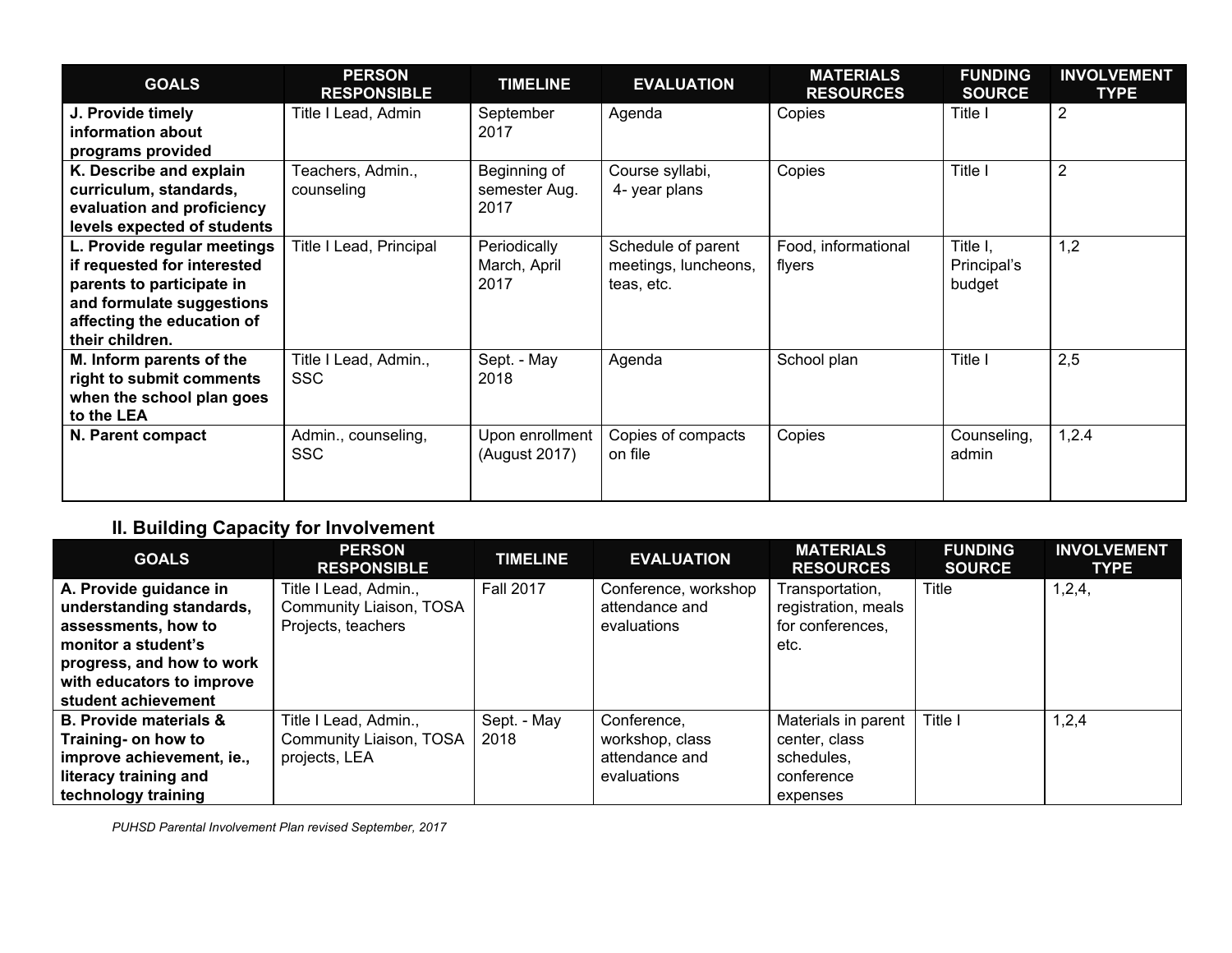| <b>C. Educate Educators</b><br>instruction on how staff<br>can work more effectively<br>with parents                                                                      | Title I Lead, California<br>Network of Partnership<br>Schools, LEA         | Sept. - May<br>2018 | Evaluations from<br>activities, logs of<br>contacts | Consultants.<br>trainings                                                                                                | Title I (Staff<br>Development) | $\overline{2}$ |
|---------------------------------------------------------------------------------------------------------------------------------------------------------------------------|----------------------------------------------------------------------------|---------------------|-----------------------------------------------------|--------------------------------------------------------------------------------------------------------------------------|--------------------------------|----------------|
| D. Understandable<br>communication re:<br>language and<br>comprehension                                                                                                   | Title I Lead, TOSA<br>Projects, Community<br>Liaison, district translators | Sept. - May<br>2018 | Copies                                              | Copies, fees for<br>services                                                                                             | Title I                        | $\overline{2}$ |
| E. Pay reasonable and<br>necessary expenses<br>associated with parental<br>involvement activities, i.e.,<br>childcare, transportation,<br>home visits, etc. as<br>needed. | Title I Lead, Admin., LEA                                                  | Sept. - May<br>2018 | Purchase orders                                     | Child care<br>workers, student<br>volunteers.<br>transportation,<br>snacks,<br>community liaison,<br>copies, incentives, | Title I                        | 1,2            |
| F. Will train or otherwise<br>involve parents in the<br>development of training for<br>teacher, parents, principals<br>and other staff.                                   | Title I Lead, Community<br>Liaison, LEA, SSC, LCAP<br><b>Stakeholders</b>  | Sept. - May<br>2018 | Evaluations, surveys                                | Release time,<br>teas, breakfasts                                                                                        | Title I                        | $\overline{2}$ |
| G. May adopt and<br>implement model<br>approaches to improving<br>parental involvement                                                                                    | SSC, Title I Lead,<br><b>Community Liaison</b>                             | Sept. - May<br>2018 | Parental involvement<br>policy, School Site<br>Plan | Consultants,<br>conferences,<br>California Network<br>of Partnership<br>Schools                                          | Title I                        | $1-6$          |